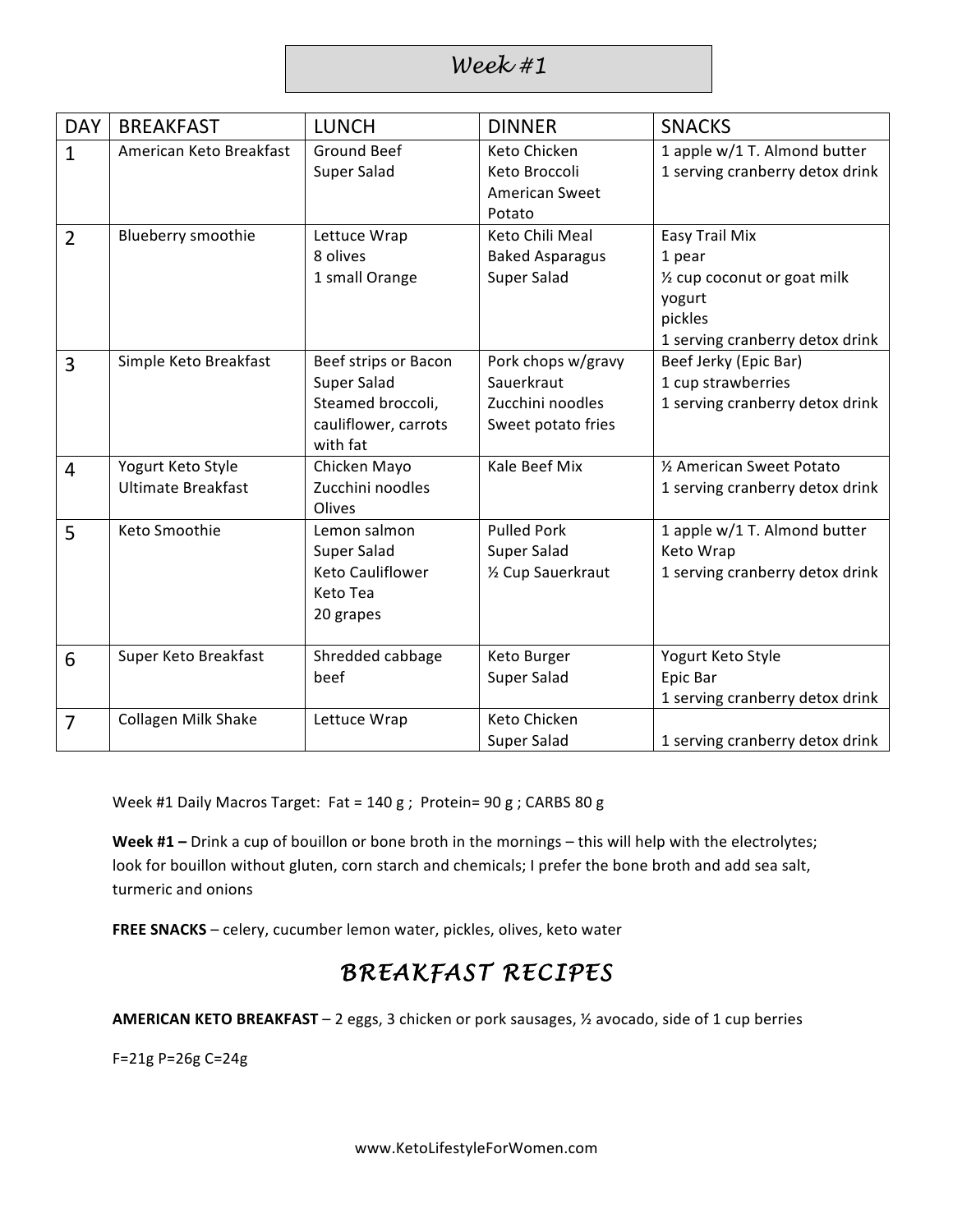**BLUEBERRY SMOOTHIE** – 1 cup canned coconut milk, 1 cup blueberries, 1 TBSP MCT oil or coconut oil, protein powder (plant based or other be careful with whey), blend until smooth

F=57g P=24g C=21g

**SIMPLE KETO BREAKFAST** – 2 Sausages with 2 Tbsp. sauerkraut, 1 Tbsp. Primal Kitchen mayonnaise; Side of grape tomatoes

 $F = 21 g P = 9g C = 4g$ 

**YOGURT KETO STYLE** - Dairy free yogurt mixed 1 Tbsp. cacao nips, 1 Tbsp. toasted coconut flakes

 $F = 38g P = 3g C = 10g$ 

**ULTIMATE BREAKFAST** - 2 eggs with 2 chicken sausage cooked in oil on a bed of spinach with 1 Tbsp. olive oil, vinegar and lemon

 $F=32.5g$  P=32.5 g C=0

**KETO SMOOTHIE** - 1 cup full fat coconut milk, 1 Tbsp. Coconut oil, handful of berries, 1Tbsp. chia seeds or flax seed, 1 scoop of collagen protein powder or Designs for health Pure Paleo Chocolate or Vanilla Protein, blend until smooth

 $F=56.6$  g P=23.5 C=18.5g

**SUPER KETO BREAKFAST** - 2 eggs with onions, mushrooms cooked in oil or butter with 4 pieces of bacon On a bed of spinach ( $1$  cup) with  $1$  Tbsp. of olive oil and vinegar and a side of  $\frac{1}{2}$  cup berries

 $F = 32g P = 20g C = 6g$ 

**COLLAGEN MILK SHAKE** - 1 cup vanilla almond or coconut milk (carton), 1 cup frozen strawberries, 1 Tbsp. collagen, 2 Tbsp cacao powder, 1 Tbsp. Almond butter, dash of cinnamon powder, blend until smooth

F=48g P=9.5g C=24.5g

## *LUNCH & DINNER RECIPES*

**GROUND BEEF** - 3 ounces of beef cooked in coconut oil and drizzle 1 TBSP of olive oil or MCT oil

 $F = 28 g P = 20g C = 0g$ 

**SUPER SALAD** - Mixed greens with cucumber, celery, carrots, celery, bell peppers, tomatoes, 1 Tbsp. chia seeds, 2 Tbsp. of shredded unsweetened coconut flakes with 2 tablespoons of olive oil and vinegar, lemon juice

F=41.5g P=3.5g C=7.5g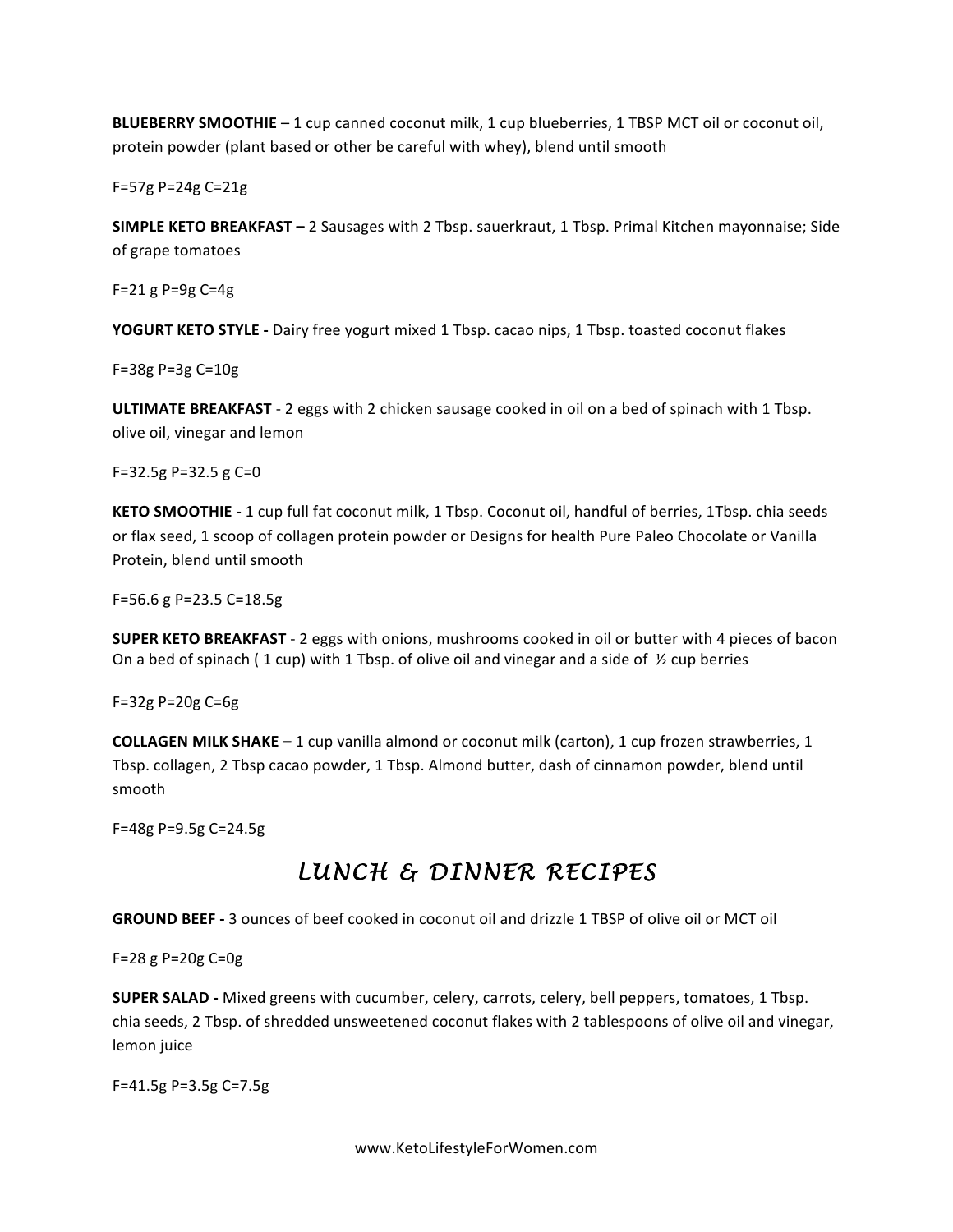**KETO CHICKEN** - 3 ounces of chicken cooked in coconut oil topped with 1 Tbsp olive oil or avocado oil

F=35g P=20g C=0g

**KETO BROCCOLI** - Steamed broccoli with 1-2 tablespoons of butter and sea salt

 $F = 28g P = 2.5g C = 5g$ 

AMERICAN SWEET POTATO - 1 small baked sweet potato with cinnamon and 1 Tbsp. coconut oil, ghee, or grass fed butter

 $F=14g P=2.04g C=26g$ 

**LETTUCE WRAP** – 2 slices Lunch meat with avocado, 1 Tbsp. mayonnaise, wrapped in lettuce

 $F = 24g P = 13g C = 6g$ 

**KETO CHILI MEAL** - ½ cup cooked beans with 3 ounces beef, ½ avocado, ¼ cup salsa

F=26g P=29g C=34g

**BAKED ASPARAGUS** – 1 cup asparagus baked with garlic salt and butter, drizzle with 1 Tbsp. melted butter, ghee or olive oil

F=21g P=2.5g C=5g

BEEF STRIPS OR BACON MEAL - 3 ounces Beef strips or bacon cooked in fat (Tallow, Lard, Coconut Oil, Ghee or Butter)

F=21g P=2.5g C=5g

**STEAMED BROCOLI** - Steamed broccoli, carrots, cauliflower topped with coconut oil, butter or ghee

 $F=14g P=0g C=7g$ 

**PORK CHOPS** - 3 ounces Pork Chops cooked in coconut oil or tallow with homemade gravy from bacon drippings

F=16g P=17.5g C=0g

**SWEET POTATOS FRIES** - 1/2 sweet potato, cut up as you do French fries and cook in coconut oil sprinkle with cinnamon and sea salt if desired

 $F=7g$  P=0g C=20g

**CHICKEN MAYO** - 3 ounces cooked chicken with 1 Tbsp. Primal Kitchen mayonnaise and cooked bacon bits

F=30g P=20g C=0g

www.KetoLifestyleForWomen.com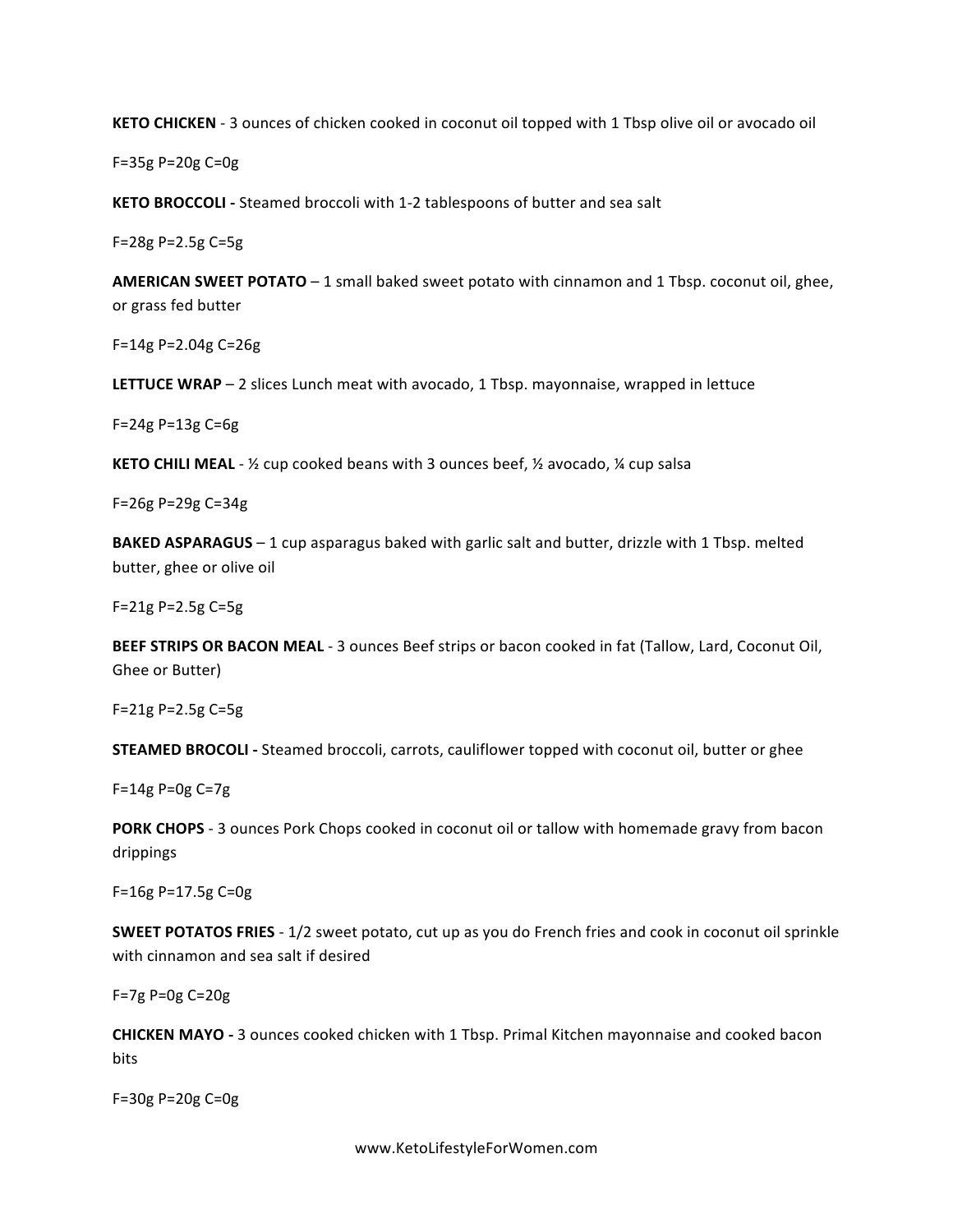**ZUCCHINI NOODLES** - Wash them thoroughly in cold, running water just before cooking. You can use a mandolin slicer, a julienne peeler or just a regular peeler to make zoodles. You can peel them into zucchini ribbon zoodles or spiralize them using a spiralizer gadget.

... If you're using a Spiraliser

Slice the ends of the zucchini flatly and evenly. Follow instructions on your spiraliser machine or use the peelers. We like to keep the skin of the zucchini on.

Sauté them in coconut oil. (Add coconut oil to a pan and heat on low-medium temperature.

Add the zoodles and sauté for a few minutes, gently stirring until soft. Season with salt and pepper a 1-2 Tbsp. of butter, ghee or olive oil right before serving

F=28g P=1.5g C=4g

**KALE BEEF MIX -** 3 ounces of beef mixed with chopped kale cooked in coconut oil, onions, and mushrooms add sea salt

F=21g P=20g C=5g

**LEMON SALMON** - 4 ounces of baked fish with 1 Tbsp of melted butter and lemon added after cooked

F=24.5g P=20.7g C=0g

**KETO CAULIFLOWER** - 1 cup of cauliflower, chopped and sautéed in butter, add 1 Tbsp. butter after cooked

 $F = 21g P = 0g C = 5g$ 

**PULLED PORK -** 6 ounces of pulled pork shoulder

F=30.5g P=30g C=0g

**SHREDDED CABBAGE BEEF –** Mix 3 ounces of beef with 2 Tbsp. of salsa and 1 cup shredded cabbage cooked in butter

F=15g P=20g C=7g

**KETO BURGER** - 1 beef patty with grass fed cheese, onions wrapped in a green lettuce leaf

 $F = 30g P = 34g C = 2g$ 

www.KetoLifestyleForWomen.com